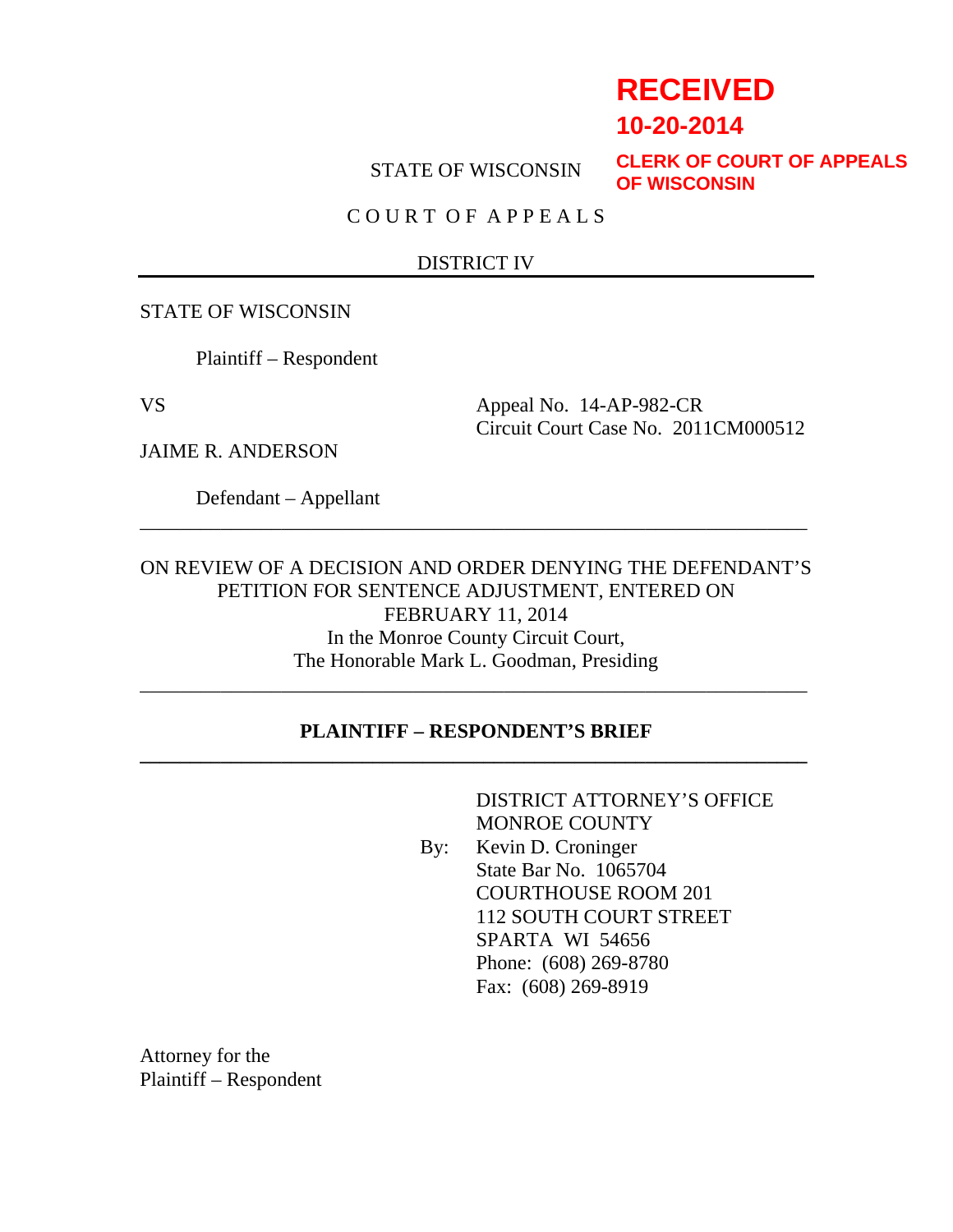## TABLE OF CONTENTS

|         | POSITION ON ORAL ARGUMENT AND PUBLICATION2                                                                                                                                                                           |
|---------|----------------------------------------------------------------------------------------------------------------------------------------------------------------------------------------------------------------------|
|         |                                                                                                                                                                                                                      |
|         |                                                                                                                                                                                                                      |
| I.      | THE DEFENDANT'S APPEAL IS WITHOUT MERIT<br>BECAUSE THE DEFENDANT WAS TREATED<br>AS IF HE WAS ELIGIBLE FOR SENTENCE                                                                                                   |
| $\Pi$ . | THE COURT'S EXPLANATION OF THE DENIAL OF<br>THE PETITION FOR SENTENCE ADJUSTMENT IS<br><b>IRRELEVANT DICTA, THEREFORE DOES NOT</b><br>WARRANT ANY CONSIDERATION BY THE COURT<br>OF                                   |
| Ш.      | ANDERSON'S CASE DOES NOT PRESENT THE ISSUES<br>HE IS ASKING THE COURT TO MAKE NEW LAW ON.<br>THEREFORE HIS APPEAL SHOULD BE DENIED6                                                                                  |
| IV.     | EVEN IF THE COURT FINDS ANDERSON HAS<br>PRESENTED REVIEWABLE ISSUE/ISSUES<br>ANDERSON'S APPEAL SHOULD BE DENIED<br>BECAUSE THE SENTENCE ADJUSTMENT STATUTE<br>DOES NOT APPLY TO MISDEMEANANTS SENTENCED<br>TO PRISON |
|         | A. The sentence adjustment statute does not apply to<br>misdemeanants sentence to prison7                                                                                                                            |
|         | B. It is not surprising that the legislature chose to not<br>make misdemeanants eligible for sentence                                                                                                                |
| V.      |                                                                                                                                                                                                                      |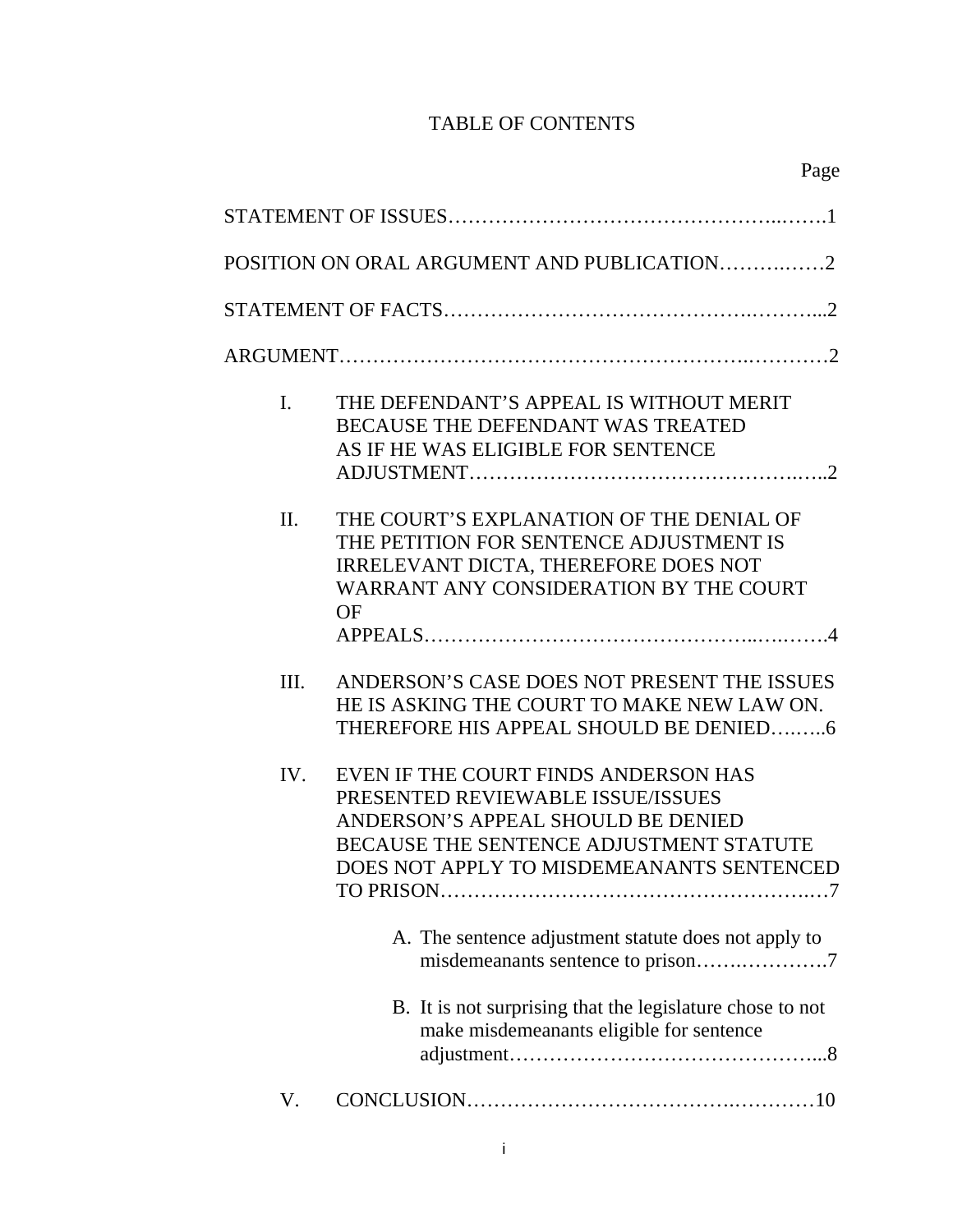## Cases

| State v. Stenklyft,          |
|------------------------------|
| 2005 WI 71, 281 Wis. 2d 484, |
|                              |

## Statutes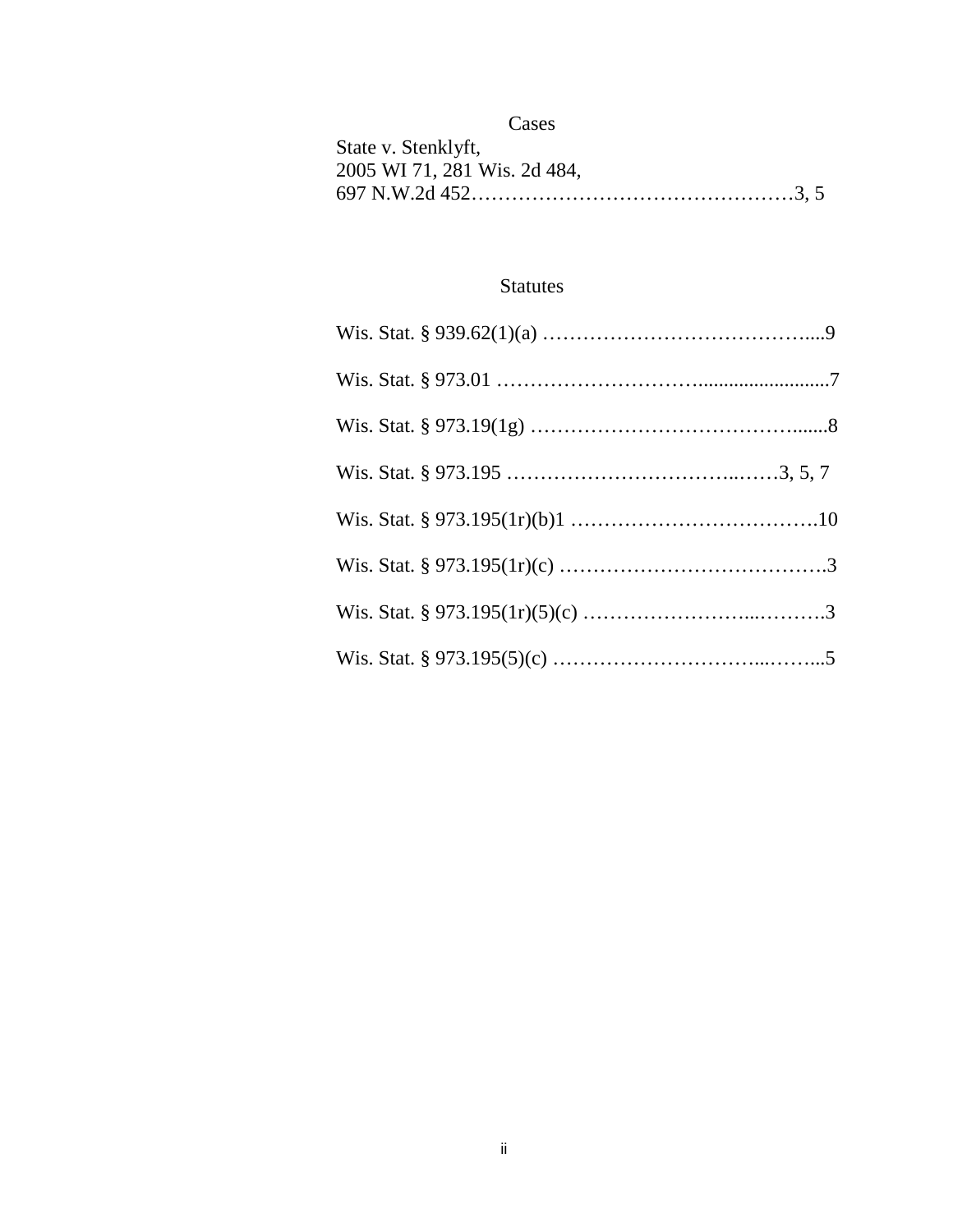#### STATE OF WISCONSIN

### C O U R T O F A P P E A L S

#### DISTRICT IV

STATE OF WISCONSIN

Plaintiff – Respondent

 Appeal No. 14-AP-982-CR VS Circuit Court Case No. 2011CM000512

JAMIE R. ANDERSON

Defendant – Appellant

## ON REVIEW OF A DECISION AND ORDER DENYING THE DEFENDANT'S PETITION FOR SENTENCE ADJUSTMENT, ENTERED IN THE MONROE COUNTY CIRCUIT COURT ON FEBRUARY 11, 2014

\_\_\_\_\_\_\_\_\_\_\_\_\_\_\_\_\_\_\_\_\_\_\_\_\_\_\_\_\_\_\_\_\_\_\_\_\_\_\_\_\_\_\_\_\_\_\_\_\_\_\_\_\_\_\_\_\_\_\_\_\_\_\_\_\_\_

\_\_\_\_\_\_\_\_\_\_\_\_\_\_\_\_\_\_\_\_\_\_\_\_\_\_\_\_\_\_\_\_\_\_\_\_\_\_\_\_\_\_\_\_\_\_\_\_\_\_\_\_\_\_\_\_\_\_\_\_\_\_\_\_\_\_

## **PLAINTIFF – RESPONDENT'S BRIEF \_\_\_\_\_\_\_\_\_\_\_\_\_\_\_\_\_\_\_\_\_\_\_\_\_\_\_\_\_\_\_\_\_\_\_\_\_\_\_\_\_\_\_\_\_\_\_\_\_\_\_\_\_\_\_\_\_\_\_\_\_\_\_\_\_\_**

### STATEMENT OF ISSUES

ANDERSON'S POSITION AS THE ISSUE PRESENTED: DID THE CIRCUIT COURT ERR IN CONCLUDING THAT ANDERSON WAS STATUORILY INELIGIBLE FOR SENTENCE ADJUSTMENT UNDER WIS. STAT. §973.195?

STATE'S POSITION RELATED TO ANDERSON'S VIEW OF THE ISSUES:

THE CIRCUIT COURT DID NOT ERR AS THE CIRCUIT COURT TREATED ANDERSON AS IF HE WAS ELIGIBLE FOR SENTENCE ADJUSTMENT UNDER WIS. STAT. §973.195.

STATE POSITION AS TO WHAT THE ISSUE PRESENTED IS: HAS ANDERSON RAISED ANY ISSUES WHICH ARE APPROPRIATE FOR THE COURT OF APPEALS TO ADDRESS?

STATE'S POSITION: NO.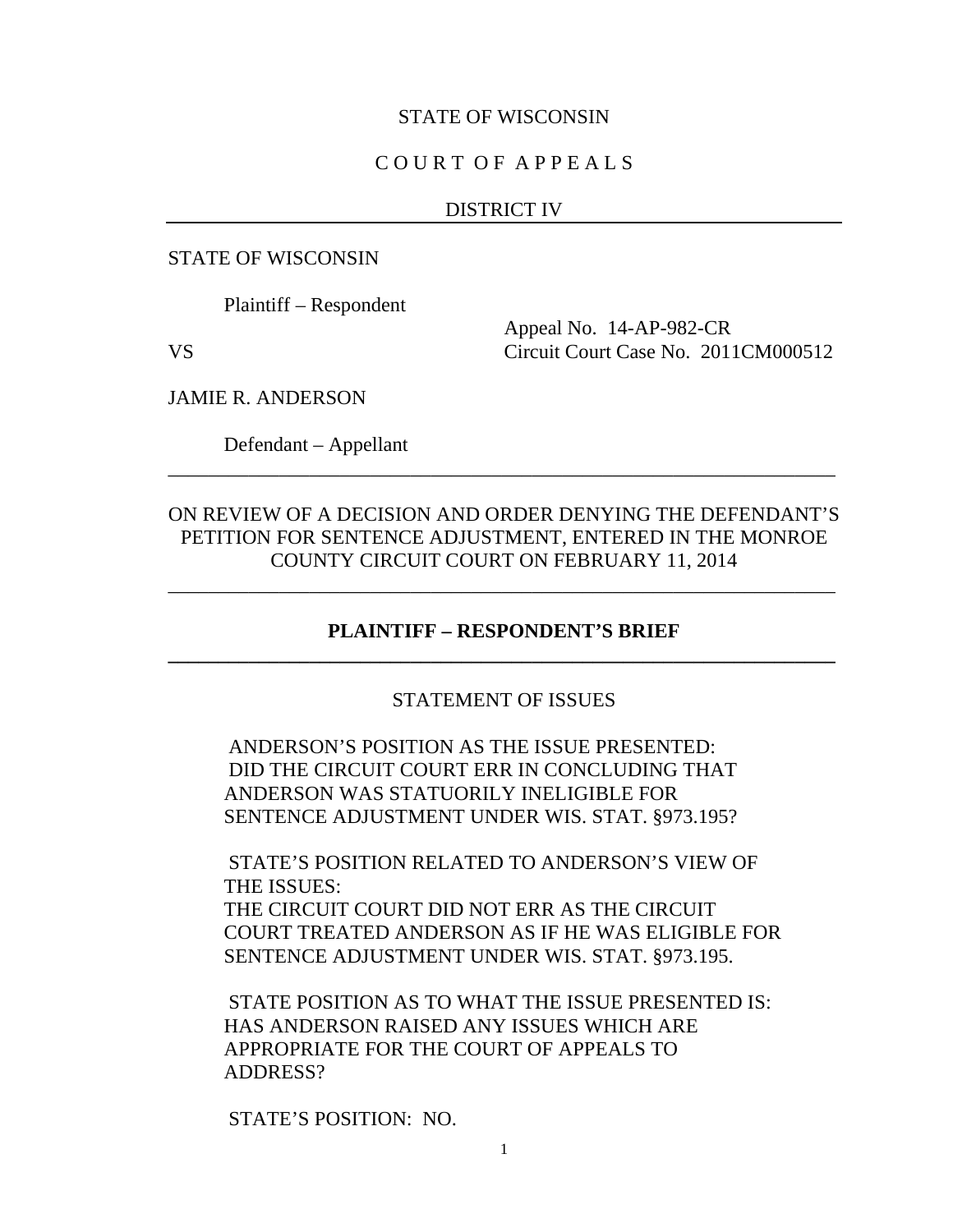#### **POSITION ON ORAL ARGUMENT AND PUBLICATION**

Neither publication of this court's opinion nor oral arguments are necessary in this case. The issues presented are adequately addressed in the brief. The defendant claims this case presents the Court with an opportunity to contribute to legal literature, it does not, as the defendant was treated as if he was eligible for sentence adjustment. Additionally the defendant claims this is a case of substantial and continuing public interest, this is simply not the case. There is no need or reason for public under Wis. Stat. §809.23.

#### **STATEMENT OF FACTS**

 The State has no pertinent objection to the Statement of the Case as presented in the Appellant's Brief. Therefore, the State sees no value and regurgitating or repeating a recitation of the procedure of the case.

#### **ARGUMENT**

## **I. THE DEFENDANT'S APPEAL IS WITHOUT MERIT BECAUSE THE DEFENDANT WAS TREATED AS IF HE WAS ELIGIBLE FOR SENTENCE ADJUSTMENT.**

 The appellant spends an entire brief arguing that criminal defendants in Wisconsin sentenced to prison on misdemeanors should be eligible to petition the sentencing Court for sentence adjustment. The State asserts that to some legal observers or criminal law academics this may constitute an interesting or novel question, however, it does not constitute an interesting or novel question on this particular case because in this particular case the defendant, Anderson, was allowed to petition for and was treated as if he was eligible for sentence adjustment. If Anderson or his attorneys desire clarification from the Court of Appeals, on whether misdemeanants sentenced to prison are eligible to petition for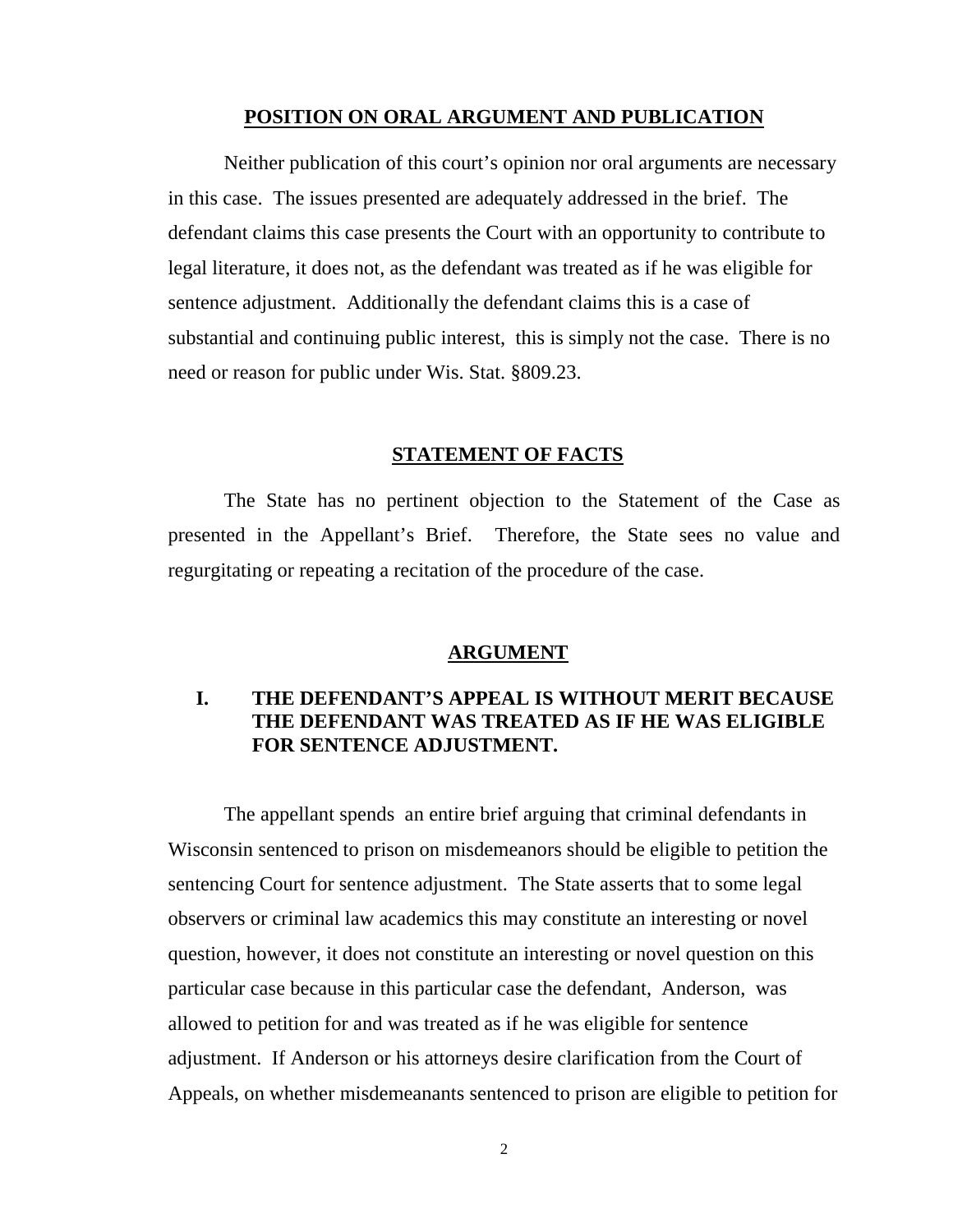sentence adjustment, then Anderson and his attorneys should appeal a case where the defendant was actually denied the right to petition for sentence adjustment.

 A review of the procedure of the case exhibits that Anderson was treated as if he was eligible for sentence adjustment. Anderson's petition for sentence adjustment was filed with the Court. *See Anderson Br. App. pg 2.* If the Court had denied the petition at that point and attached a letter stating the defendant was ineligible for sentence adjustment, then perhaps Anderson's appeal would have merit(the purported issue/issues would still be moot but may present an actual issue/issues for the Court of Appeals to address), however, the Court did not outright deny the petition but rather held the petition for further consideration as is allowed under Wis. Stat. §973.195(1r)(c). *See Id.* The Court then followed the procedure related to petitions for sentence adjustment under Wis. Stat. §973.195. *See Anderson Br. App. pg 2 and Wis. Stat. §973.195.* The Court notified the District Attorney of the inmate's petition as is required under Wis. Stat. §973.195(1r)(c). *See Anderson Br. App. pg. 2.* The District Attorney was given an opportunity to respond to the inmate's (Anderson's) petition. *Id.* The District Attorney, objected to the petition. *Id.* Based on this objection and according to Wis. Stat. §973.195(1r)(5)(c) the Court "shall" deny Anderson's petition. The Court did deny the petition as it was supposed to do under the statute. *See Anderson Br. App. pg. 2.* The State acknowledges that the findings of the Court in *State v. Stenklyft*, 2005 WI 71, 281 Wis. 2d 484, 697 N.W. 2d 452, limited the forcefulness of the "shall requirement" to more of a, directive that the Court should deny the petition if the Circuit Court agrees with the objection, requirement. However, the State asserts the findings of the Court in *Stenklyft*, did not modify the language of the statute, nor did the Court in *Stenklyft* find that the opinion of the District Attorney should not be given significant weight. Anderson attempts to argue that the decision to deny Anderson's petition was based solely on the Court's conclusion that sentence adjustment only applies to defendant convicted of Class C through I felonies. *Anderson. Br. App. pg. 4*.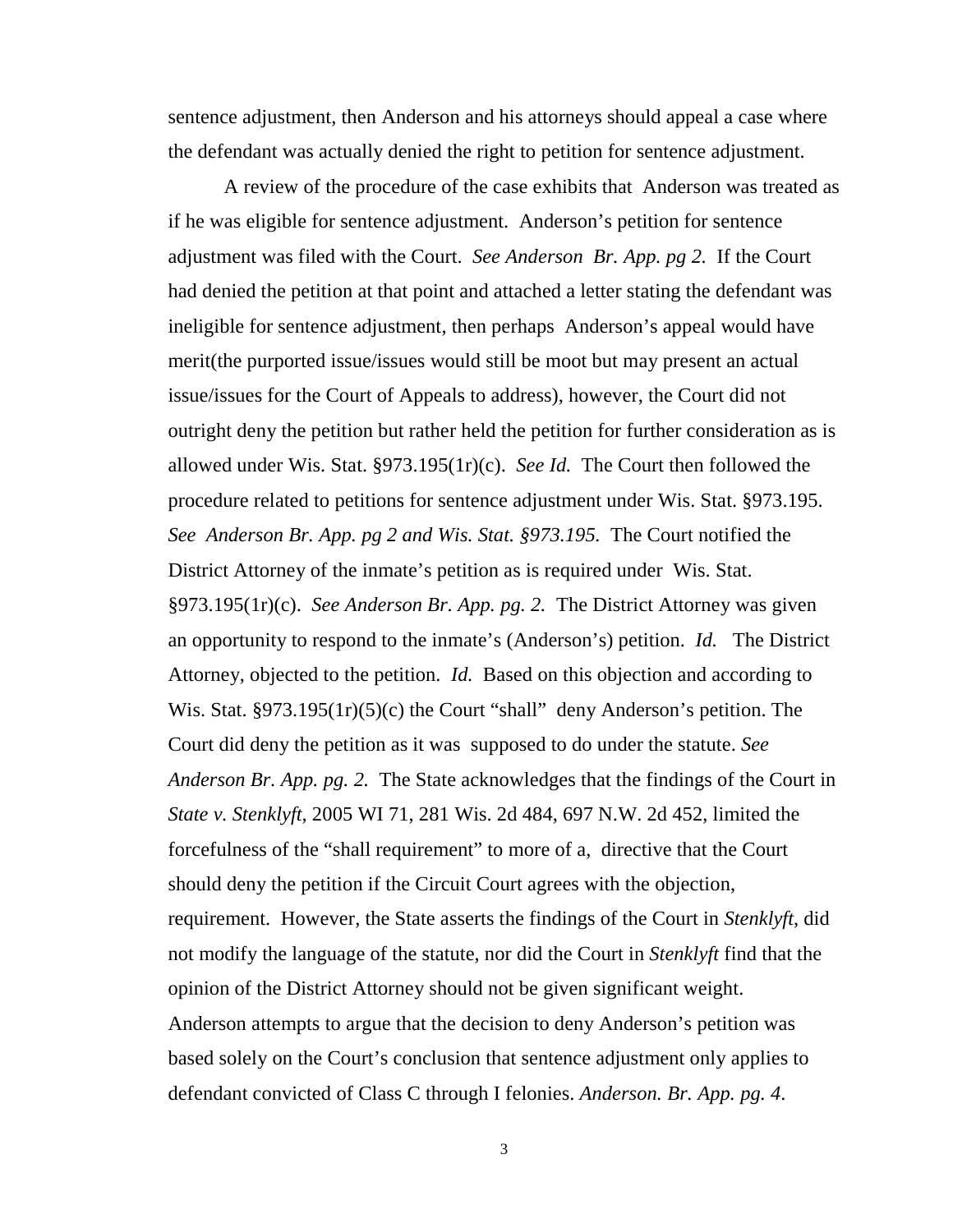Anderson appears to completely overlook the fact that the District Attorney had objected to the petition.

 Anderson further fails to explain how he was denied the opportunity to petition for sentence adjustment. The fact the Court allowed Anderson to file a petition and then forwarded that petition to the District Attorney exhibits that in reality the Court treated Anderson's petition differently than a petition from a person who was convicted of a Class C through I felony. The only fact Anderson can point to which indicates Anderson was denied eligibility for sentence adjustment is an irrelevant written dicta statement from the Court. Had the Court simply denied the petition without a reason (which the Court is allowed to do) then there would be no issue. Anderson takes a statement that was not required to be made by the Court and expands it into an argument that the only reason for the denial of the petition was that the Court did not believe the defendant was eligible to petition. If that was the only reason Anderson's petition was denied, then why did the Court send the petition to the District Attorney for his input? Anderson has failed to and the State asserts will continue to fail to point to any evidence which shows that Anderson was denied the ability to petition for sentence adjustment. The fact of the matter is that Anderson was allowed to petition for sentence adjustment. Therefore, the issue of whether a defendant sentenced to prison on misdemeanors is eligible for sentence adjustment is not even presented in the present case and Anderson's appeal should be denied.

## **II. THE COURT'S EXPLANATION OF THE DENIAL OF THE PETITION FOR SENTENCE ADJUSTMENT IS IRRELEVANT DICTA, THEREFORE DOES NOT WARRANT ANY CONSIDERATION BY THE COURT OF APPEALS.**

The entirety of the Anderson's brief appears to hinge on the statement from the Court in denying Anderson's petition for sentence adjustment. As the State understands the Anderson's argument, Anderson asserts he was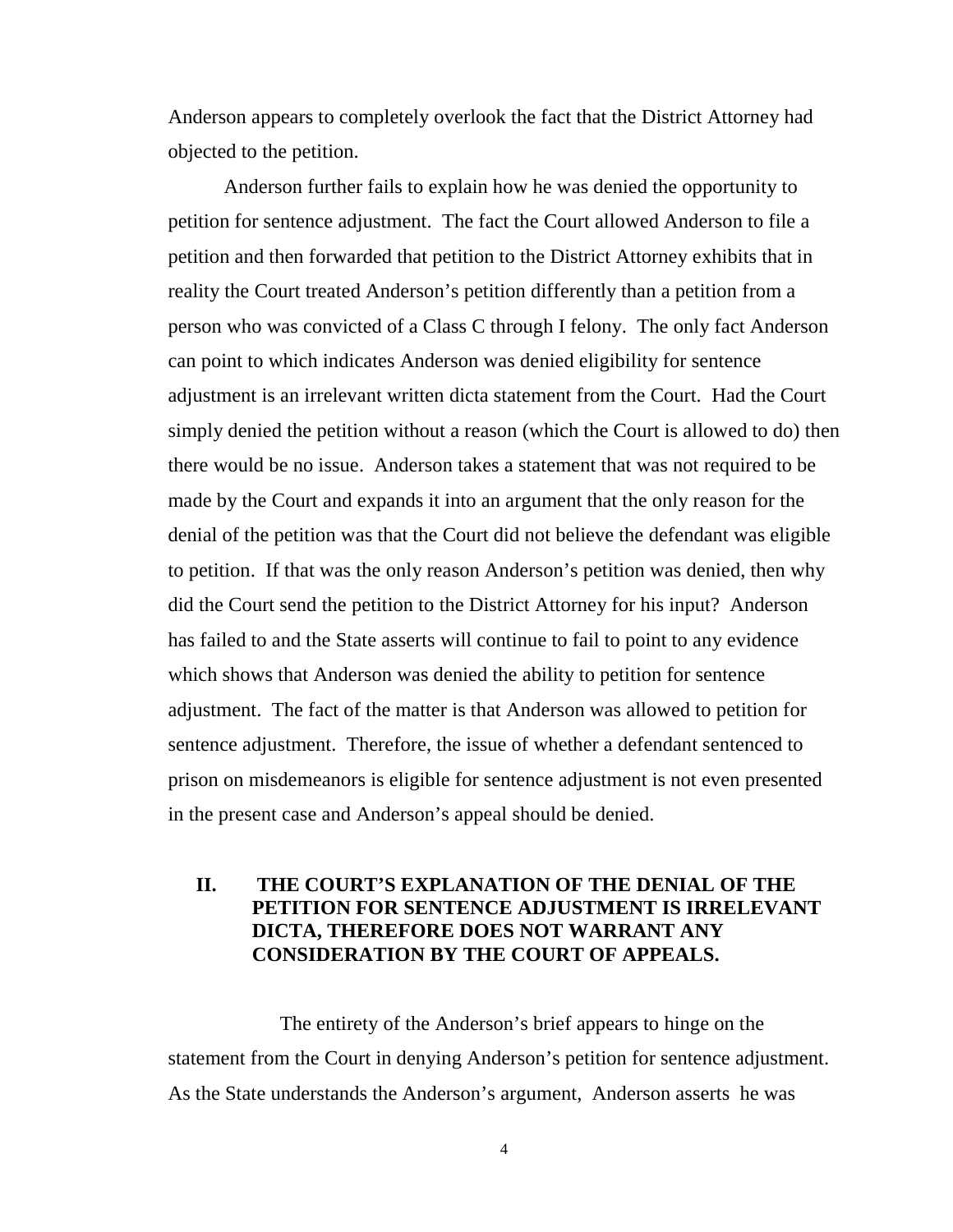denied an opportunity at his statutory right to petition for sentence adjustment because the Circuit Court erred in finding him ineligible for sentence adjustment. Anderson apparently bases this argument on the letter from the Circuit Court stating that Anderson was not statutorily eligible for sentence adjustment. The State asserts the Circuit Court's statement that Anderson was statutorily ineligible for sentence adjustment was irrelevant dicta, has no legal meaning and therefore does not raise any issues which are worth any consideration.

 The attached explanation from the Court stating a reason for denial of the petition for sentence adjustment is dicta and is irrelevant because neither the explanation nor the reasoning within the explanation had any bearing on the ultimate outcome of the petition. The sending of the petition by the Court to the District Attorney, exhibits that no matter what the opinion of the Court was as to Anderson's eligibility, the Court treated Anderson as if he was eligible to petition for sentence adjustment. Once the Court sent the petition to the District Attorney and the District Attorney objected to the petition, the Court's opinion on whether Anderson was eligible for sentence adjustment became irrelevant as the Court was obligated (or more appropriately stated "directed" per the Court in *Stenklyft*) to deny the petition under Wis. Stat §973.195(5)(c). Additionally there is no requirement that the Court attach any reason for denial of a petition for sentence adjustment. *See WIs. Stat. §973.195*. Therefore, any statement by the Court, related to the Anderson's eligibly for sentence adjustment is irrelevant dicta.

 The State further submits the Court could have attached a statement denying the petition for the most unexplainable of reasons (for instance a statement that said Anderson's petition was being denied because the Green Bay Packers did not win the Super Bowl in 2014) and it would have no more bearing on the present case than the statement that was attached by the Court. If Anderson were eligible to petition for sentence adjustment, which the State asserts the Circuit Court treated him as though he was, then the Circuit Court was directed by the legislature to deny the petition when the District Attorney objected to the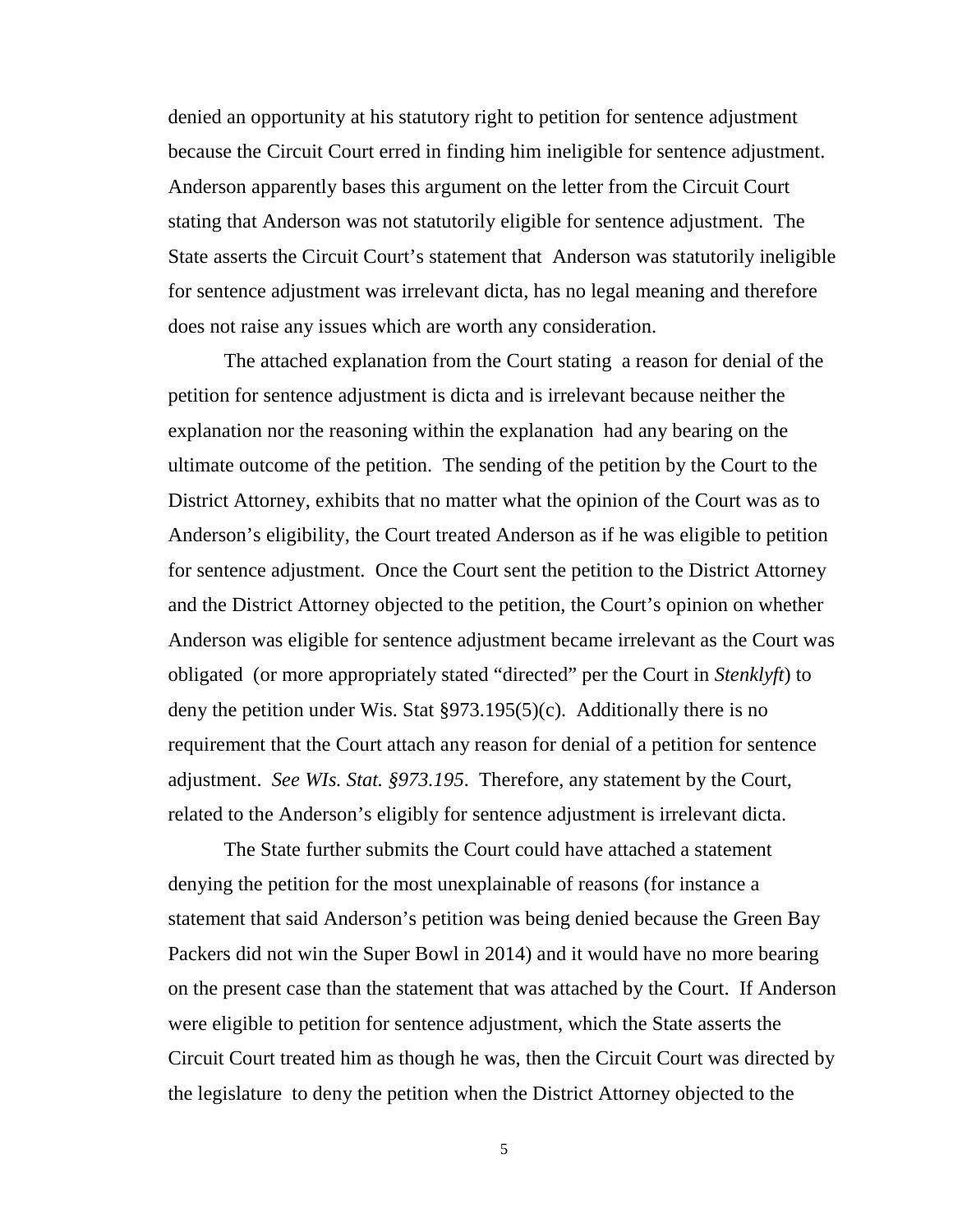petition, therefore, any other explanation related to the denial of the petition was irrelevant dicta and does not raise any issues which warrant review. Given the Court's statement related to the denial of the petition was irrelevant dicta, Anderson's appeal should be denied.

## **III. ANDERSON'S CASE DOES NOT PRESENT THE ISSUES HE IS ASKING THE COURT TO MAKE NEW LAW ON. THEREFORE HIS APPEAL SHOULD BE DENIED.**

 The State does not dispute that in certain unique situations Courts of Appeal or the Wisconsin Supreme Court should review cases in which the issues are moot in the case actually appealed, but the issues are likely to repeat themselves and evade review. However, the present case is not such a case. Anderson is creating an issue where one does not exist. Anderson is obviously unimpressed by the current the state of the law related to inmates sentenced to prison on misdemeanors. The problem for Anderson and his appeal is that, he was not denied the ability to petition for sentence adjustment. There is an appropriate procedure to change law within the state. Appealing a case where the defendant was not denied the right to petition for sentence adjustment is not an appropriate means by which to change or clarify the law relating to petitions for sentence adjustment. Obviously, Anderson has attempted to select a case in which Anderson felt the Court denied the right to petition for sentence adjustment on a misdemeanor prison sentence. The problem Anderson has is that in his case he was allowed to petition for sentence adjustment on a misdemeanor prison sentence. This petition was simply denied. Anderson's focus and argument on the statement from the sentencing Court is misguided, as the sentencing Court treated Anderson as if he was eligible. Given the Court treated Anderson as if he was eligible for sentence adjustment the Court in a position of being directed by the legislature to deny the petition based on the objection of the District Attorney. If the appellant does not agree with or desires a change in the current state of the law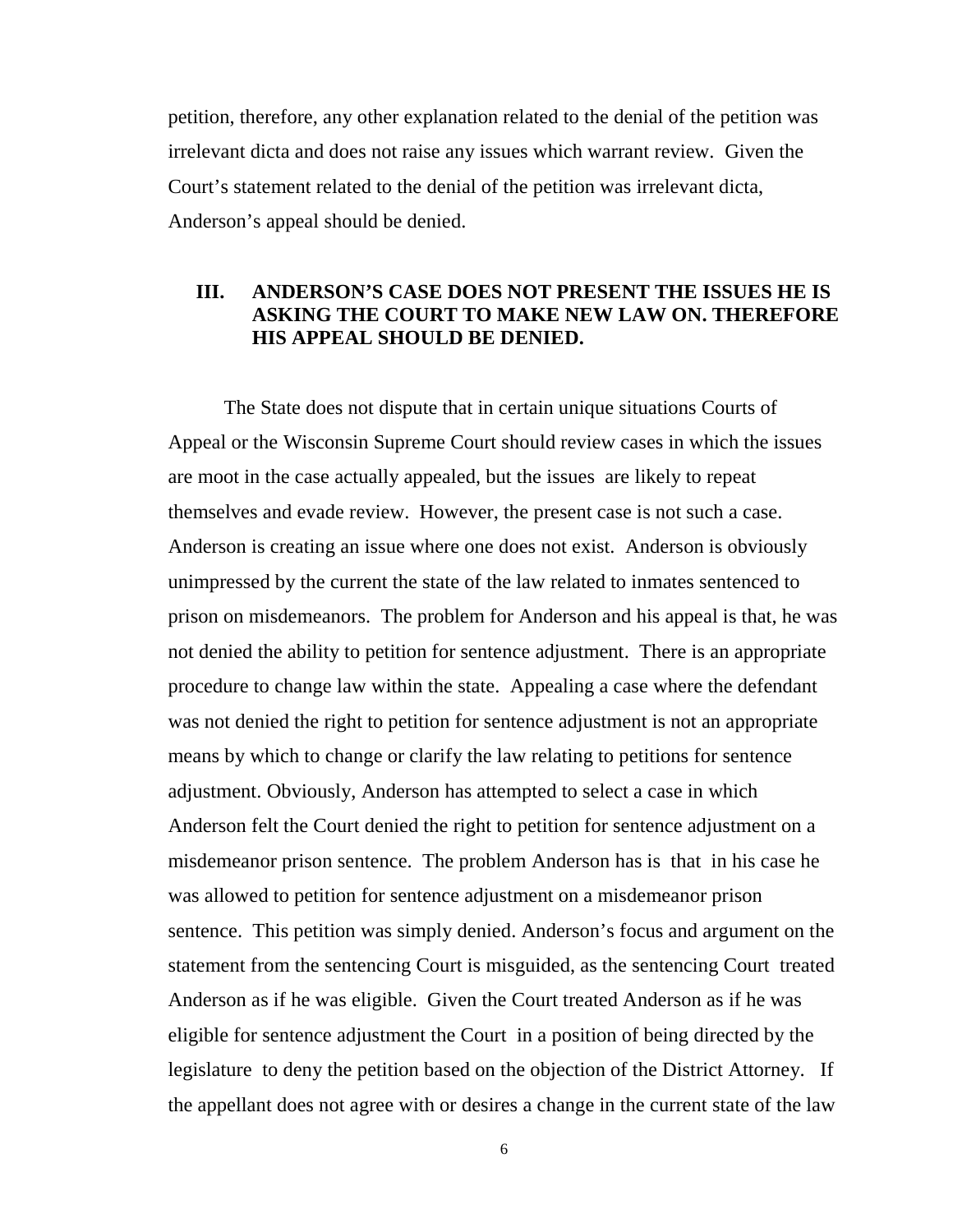the appellant should either 1. Petition and advocate in front of the Wisconsin legislature or 2. Appeal a case in which the defendant was actually denied the right to petition for sentence adjustment on a misdemeanor prison sentence. It would be an absurd result that a defendant or any party for that matter, could appeal a case on an issue/issues that were not present in his case. It would be additionally absurd if parties were/are allowed to appeal every single dicta type statement made by a Court. Undoubtedly across this State millions of dicta type statements are made by Courts every year. Likely many of these statements may be incorrect or controversial statements on unsettled areas of the law, however, this does not mean that every single time a Court makes a statement that a party should or is allowed to appeal and ask the Court of Appeals to scold the Circuit Court related to the dicta statement. Anderson's appeal does not raise any issues related to the new law he wants the Court to make, therefore, his appeal should be denied.

## **IV. EVEN IF THE COURT FINDS ANDERSON HAS PRESENTED REVIEWABLE ISSUE/ISSUES ANDERSON'S APPEAL SHOULD BE DENIED BECAUSE THE SENTENCE ADJUSTMENT STATUTE DOES NOT APPLY TO MISDEMEANANTS SENTENCED TO PRISON.**

## **A. THE SENTENCE ADJUSTMENT STATUTE DOES NOT APPLY TO MISDEMEANTANTS SENTENCED TO PRISON .**

 Misdemeanants sentence in to prison in Wisconsin do not meet the eligibility requirements to petition for sentence adjustment. Therefore, misdemeanants are not eligible to petition for sentence adjustment under Wis. Stat. 973.195. Anderson notes in his brief the two basic eligibility requirements for sentence adjustment are "(1) ... must be 'serving a sentence under s. 973.01 for a crime other than a Class B felony…(2) the inmate must serve 'at least he applicable percentage of the term of confinement'" *Br. App. Pg. 5-6*. Anderson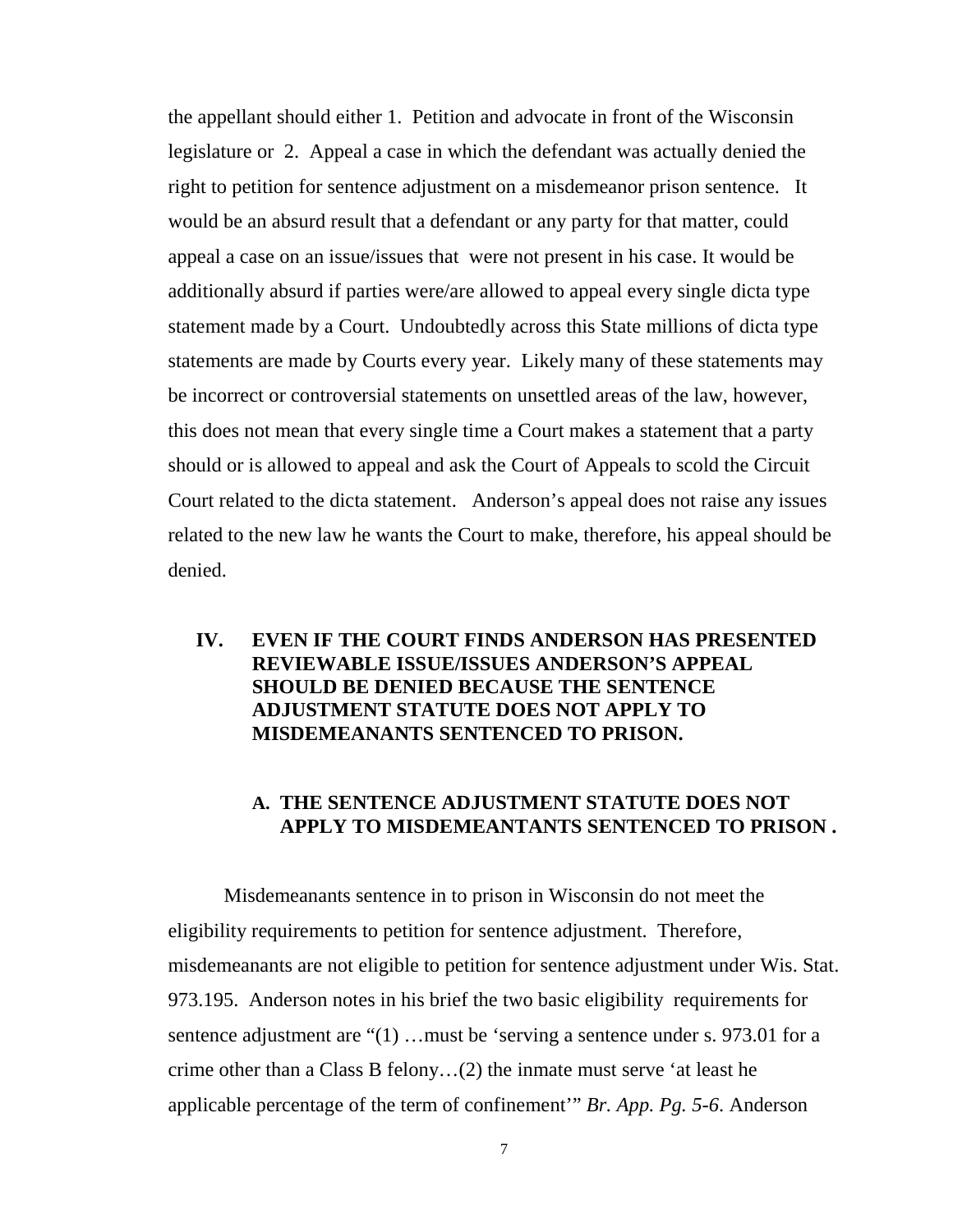further notes in his brief that the legislature took the time in Wis. Stat. §973.19(1g) to differentiate the eligible percentage of sentence completed for application for class C, D, and E felonies and Class F, G, H, I felonies. *See Id. at 6.* The legislature did not however specify or indicate any applicable percentage for misdemeanants sentenced to prison. If the legislature desired for misdemeanants to be eligible for sentence adjustment they would have taken the time to define an applicable percentage. Anderson argues that the failure to provide an applicable percentage for misdemeanants is simply an oversight by the legislature, this seems highly unlikely given the legislature took the time to designate an applicable percentage for seven other classifications of crimes. The legislature's decision to not an include an applicable percentage for those convicted of misdemeanors to apply for sentence adjustment is indicative of the legislature's desire that misdemeanants not be eligible for sentence adjustment. Furthermore, because there is no applicable percentage which applies to misdemeanants sentenced to prison, misdemeanants sentenced to prison are not eligible to petition for sentence adjustment.

## **B. IT IS NOT SURPRISING THAT THE LEGISLATURE CHOSE TO NOT MAKE MISDEMEANANTS ELIGIBLE FOR SENTENCE ADJUSTMENT.**

 It is not surprising that the legislature chose to treat misdemeanants differently than felony offender as misdemeanants sentence to prison are in an inherently different situation than felony offenders being sentenced to prison. Given that misdemeanant defendants are in an inherently different situation than felony offenders sentenced to prison, misdemeanant defendants should be treated differently than felony offenders sentenced to prison. Given the inherent differences of misdemeanant and a felon being convicted to prison the mere fact that lower class felonies are eligible to petition for sentence adjustment, is not and should not be indicative that the legislature intended for misdemeanants to be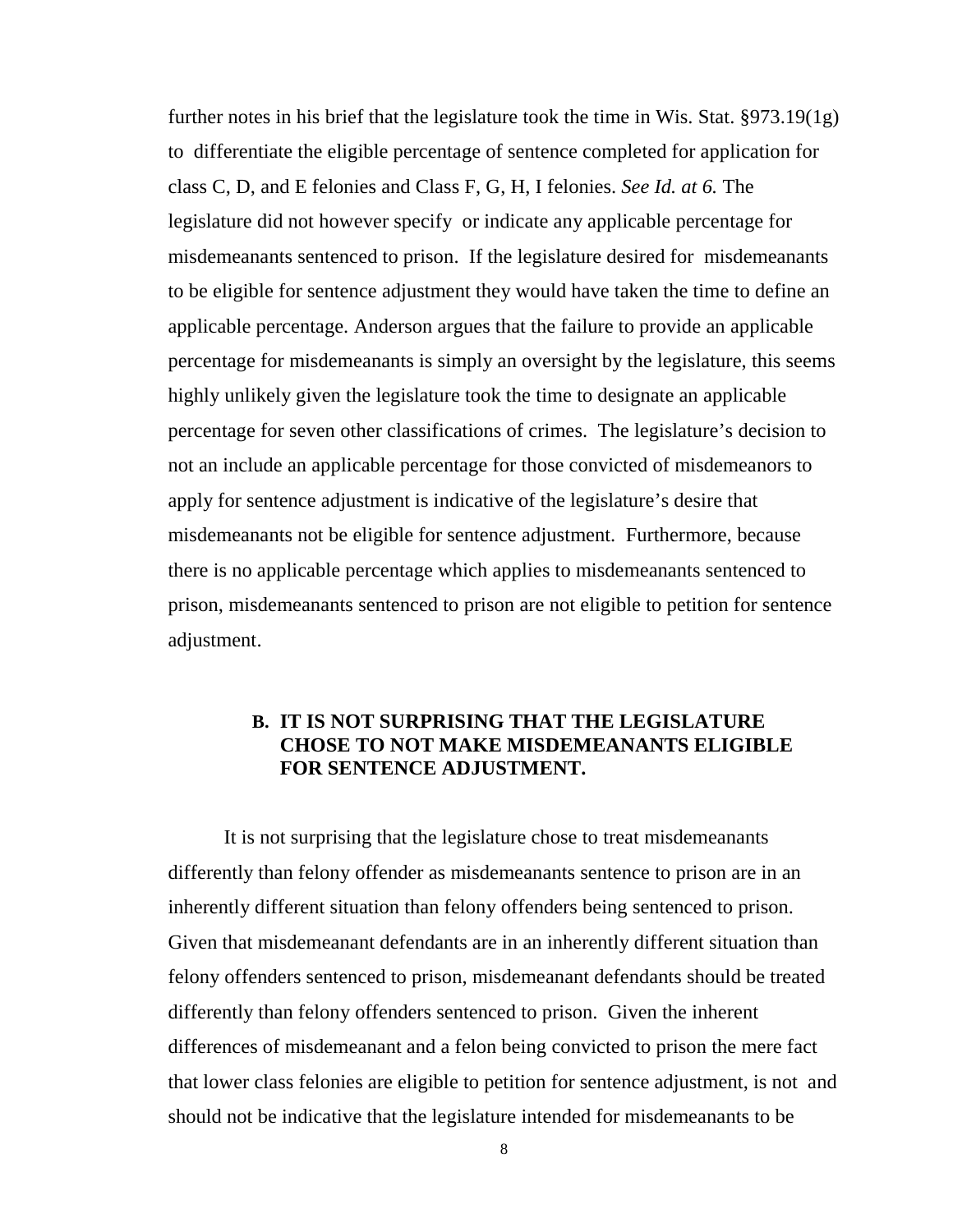eligible to petition for sentence adjustment. Anderson's argument as such and his argument related to the application of sentence adjustment to TIS-II sentences or any felony sentence as being similarly situated as habitual misdemeanants sentenced to prison should be discounted. Anderson fails to acknowledge or discuss the major factors which differentiate misdemeanants sentenced to prison and any of the classification of crimes for which defendants are eligible for sentence adjustment. Those facts being that misdemeanants being sentenced to prison are being sentenced on misdemeanors not felonies and are per se criminal repeaters. Obviously throughout the rest of the statutes the legislature has determined that those who qualify as criminal repeaters should be treated differently than those convicted who are not criminal repeaters. Additionally throughout the rest of the statutes the legislature has determined that those convicted of felonies should be treated differently than those convicted of misdemeanors. It is not surprising then that the legislature chose to treat misdemeanants who qualify as repeaters, differently than they chose to treat those convicted of felonies.

 Anderson argues that given felonies are eligible for sentence adjustment then misdemeanors must also be eligible for sentence adjustment, this argument further fails because this argument is simply not logically consistent with the diverse way in which the legislature treats felonies in misdemeanors throughout the rest of the statutes. As argued above misdemeanants being sentenced to prison are not similar to any other defendant. They are the type of people who the criminal justice system has identified as posing a significant risk to public safety but have not committed a felony level offense. They by rule must qualify as criminal repeaters under Wis. Stat.  $\S 939.62(1)(a)$ . Given they are criminal repeaters they are the type of people who are less likely to be amendable to rehabilitative efforts of criminal justice facilities. Additionally, because they are being sentence to prison the amount of time for which the sentencing Court can confine the defendant to protect the public is relatively limited. Undoubtedly, the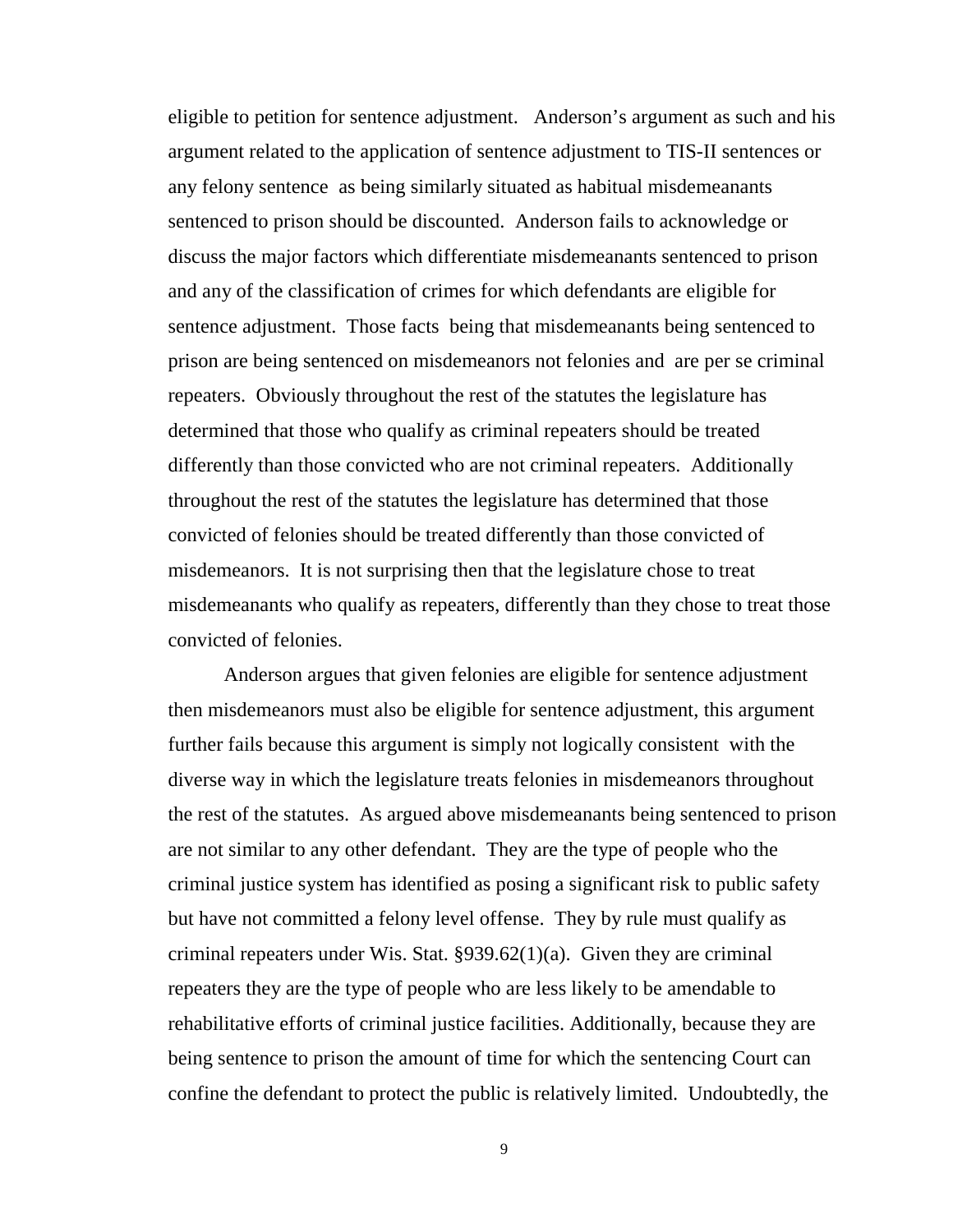legislature was first and foremost concerned with rehabilitation when they created the sentence adjustment statute because the first factor the legislature directed courts to consider when considering sentence adjustment was the rehabilitative efforts of the defendant. *See Wis. Stat.* §973.195(1r)(b)1. Therefore, it is not surprising that the legislature did not make misdemeanants sentenced to prison eligible to petition for sentence adjustment, as misdemeanants sentence to prison fall into a unique category of criminal defendants sentenced to prison, they are the only criminal defendants sentenced to prison who all qualify as criminal repeaters.

## **V. CONCLUSION.**

 Anderson is attempting to make new law, however, the present case simply does not present the issue (whether a defendant sentenced to prison on misdemeanors is eligible to petition for sentence adjustment) Anderson wants the Court of Appeals to make new law on. The facts of Anderson's case exhibit that he was treated no differently than a person who had been sentenced to prison on a Class C through I felony. Anderson was given the opportunity to petition for sentence adjustment and the Circuit Court followed the procedure of the sentence adjustment statute in relation to Anderson's petition. Given the Circuit Court treated Anderson no differently than a person petition for adjustment on a Class C through I felony, the Circuit Court was in a position where the legislature had directed that the Court deny the petition once the District Attorney had objected. The later statement by the Circuit Court related to the eligibility of misdemeanants sentenced to prison and their eligibility to petition for sentence adjustment is irrelevant dicta and does not change the fact that Anderson was treated as if he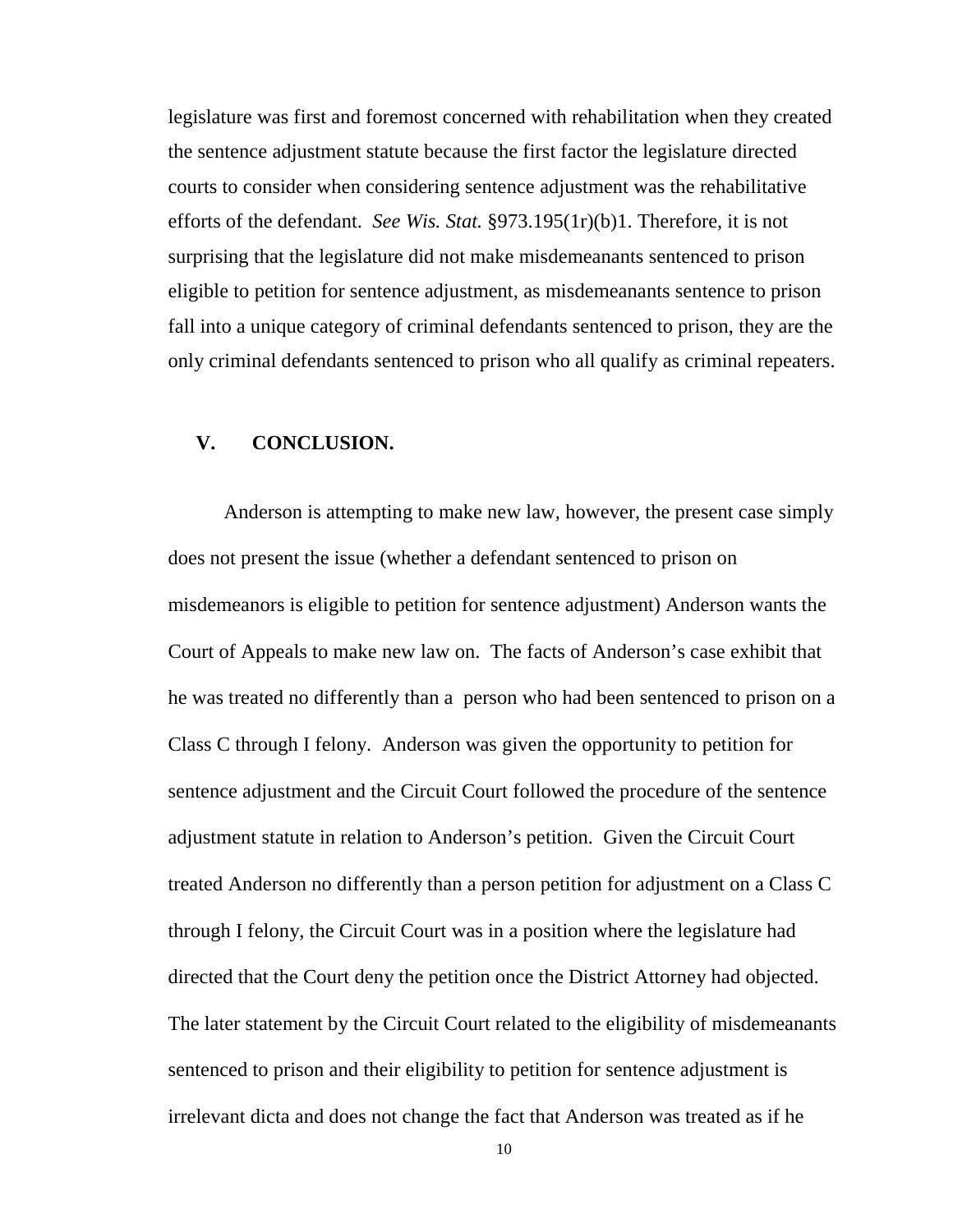was eligible to petition for sentence adjustment, nor does it change the fact that his petition was properly denied by the Circuit Court. Whether misdemeanants are eligible to petition for sentence adjustment may or may not present an appropriate issue for this or another Court of Appeal to consider, however, this case does not present that issue. Therefore Anderson's appeal should be denied.

 Additionally, even if the Court believes Anderson's case presents an issue that the Court should address related to whether misdemeanants who are sentenced to prison are eligible to petition for sentence adjustment, the Court should deny Anderson's appeal because the sentence adjustment statute does not specifically make misdemeanants eligible for sentence adjustment and therefore the sentence adjustment statutes does not apply to misdemeanants sentenced to prison.

Dated this 16th day of October, 2014.

Respectfully submitted,

 $\overline{\phantom{a}}$  , which is a set of the contract of the contract of the contract of the contract of the contract of the contract of the contract of the contract of the contract of the contract of the contract of the contract

Zur Carin

 Kevin D. Croninger State Bar No. 1065704 District Attorney Monroe County District Attorney's Office 112 South Court Street Sparta, WI 54656 Telephone: (608) 269-8780 Fax: (608) 269-8919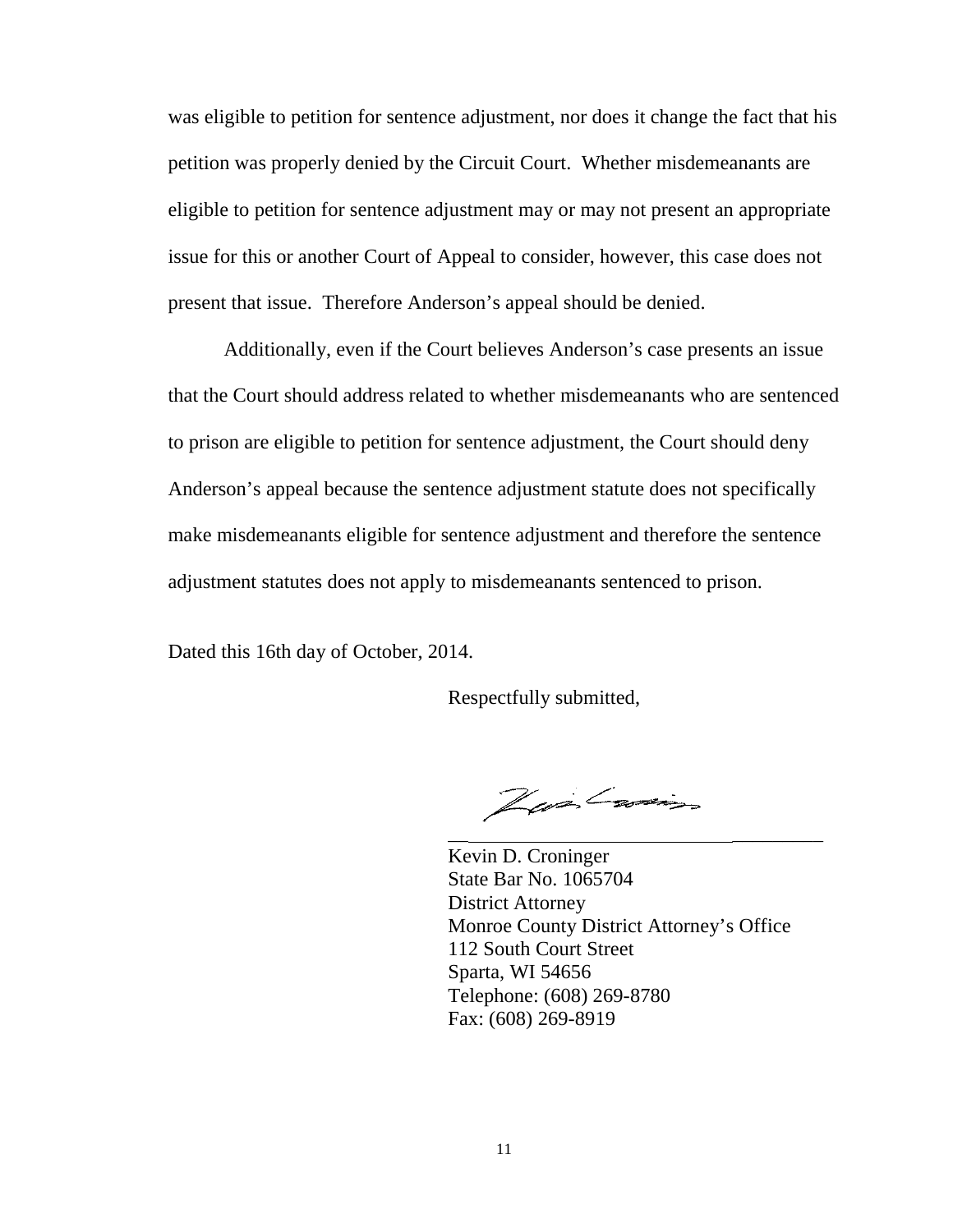## STATE OF WISCONSIN COURT OF APPEALS DISTRICT IV

STATE OF WISCONSIN,

Plaintiff-Respondent,

VS Appeal No. 14-AP-982-CR Circuit Court Case No. 2011CM000512

JAMIE R. ANDERSON,

Defendant-Appellant.

## CERTIFICATE OF COMPLIANCE WITH RULE 809.19 (8)

I hereby certify that this brief conforms to the rules contained in s. 809.19 (8) (b) and (c) in that it is: proportional serif font, minimum printing resolution of 200 dots per inch, 13 point body text, 11 point for quotes or footnotes, leading of minimum of 2 points, maximum of 60 characters per full line of body text. The length of this brief is 11 pages, 3,179 words.

Dated this 16th day of October, 2014.

Respectfully submitted,

 $\frac{1}{2}$  , and the contract of the contract of the contract of the contract of the contract of the contract of the contract of the contract of the contract of the contract of the contract of the contract of the contract

Zwilwin

 Kevin D. Croninger State Bar No. 1065704 District Attorney Monroe County District Attorney's Office 112 South Court Street Sparta, WI 54656 Telephone: (608) 269-8780 Fax: (608) 269-8919